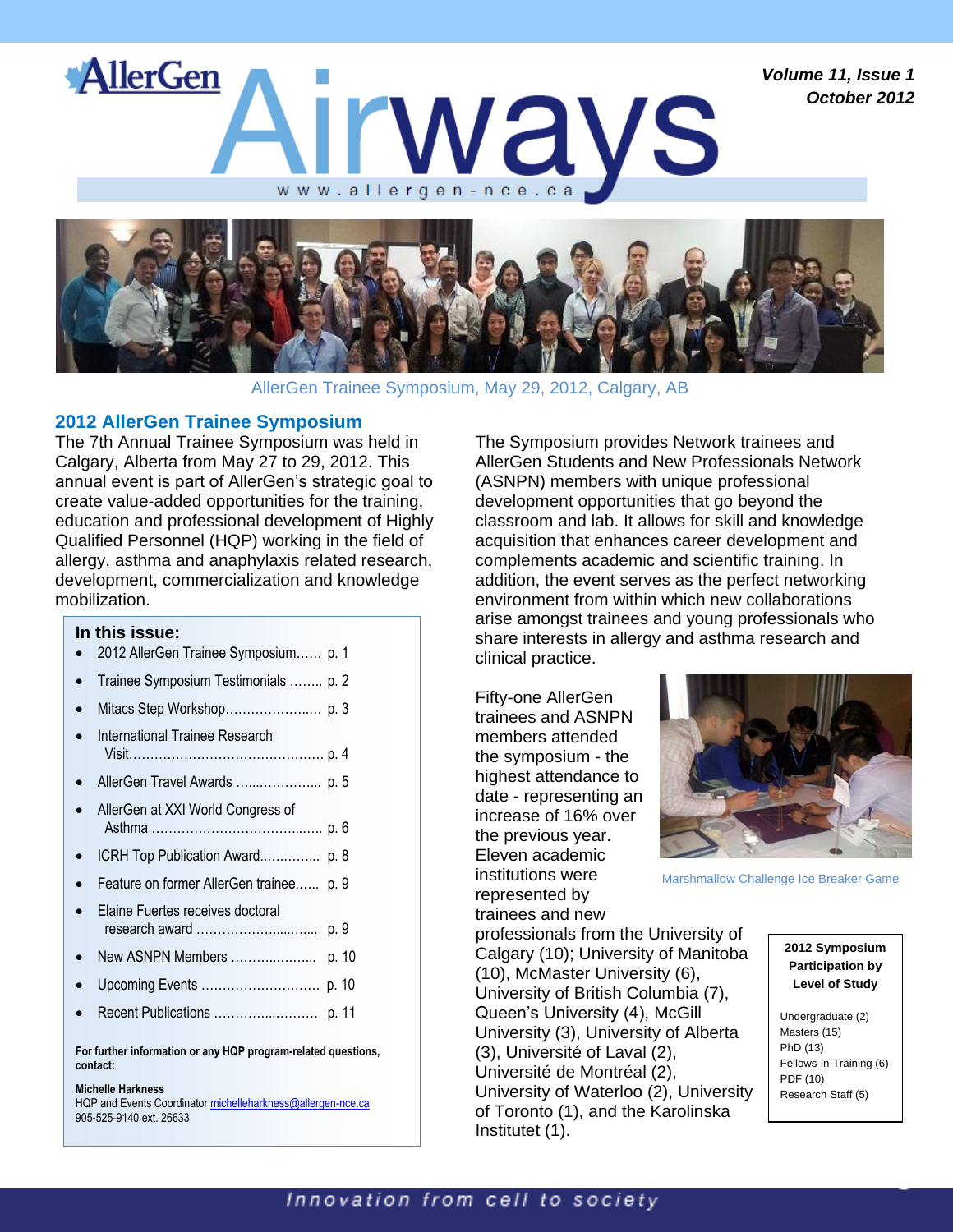

The Symposium featured workshops on knowledge translation, networking, media, giving feedback, grant and journal writing, interviewing skills and intellectual property. In addition, a unique clinical Case Report was given by Dr. Philippe Bégin, an AllerGen HQP and a FIT at the Université de Montréal. A *Networking for Success Dinner* was held, featuring invited senior researchers from the University of Calgary.

An evaluation of this year's event revealed that ninety-five percent of the participants rated the symposium and the speakers as above average or excellent. Ninety-seven percent would recommend the event to others. Based on the evaluations, the power of networking and its potential benefits for career development was the key message taken away by trainees.

## **AllerGen extends special thanks to the following University of Calgary Researchers for participating in the AllerGen Trainee Symposium** *Networking for Success Dinner***:**

| Dr. Chris Mody        | Chief and Professor, Department of Internal Medicine and Microbiology and |
|-----------------------|---------------------------------------------------------------------------|
|                       | <b>Infectious Disease</b>                                                 |
| Dr. Quentin J. Pitman | Professor, Department of Physiology and Biophysics                        |
| Dr. Joseph Davison    | Professor, Department of Physiology and Biophysics                        |
| Dr. Richard Leigh     | Associate Professor, Division of Respiratory Medicine                     |

AllerGen thanks ASNPN members, Jennifer Protudjer, Jeremy Hirota and Philippe Bégin for also acting as hosts at the *Networking for Success Dinner.*

### **Trainee Symposium Testimonials**

- "The Trainee Symposium has been and still is, year after year, instrumental for me to develop and utilize the soft skills necessary for a successful academic career. I am so grateful that I was associated with the Network since the earliest stages of my graduate training, as I consider myself to have an edge relative to my peers who are not part of AllerGen. I also developed professional, friendly relationships with many trainees from across the country and can confidently count on them for not only networking opportunities but also for scientific discussion, technical help, peer-review and a friendly coffee when I'm around their neck of the woods"
- "The Networking for Success seminar was exceptional. I have already incorporated changes into my networking practices including carrying business cards, asking how I can help others, and following up once a connection is made. Hopefully these connections manifest into benefits for others, as much as myself"
- "I am a strong believer in the power of networking in our scientific endeavors. Science is no longer the result of a brilliant mind, but of a group of brilliant minds. When people with affinities, and why not, disparities, get together, it just makes it

so much better and easier to move forward. We should be aware that we do not know it all, and we complement each other. The more people that complement you in your network, the more empowered you are to do your research, and the more rewarding it will be. AllerGen's Trainee Symposium gives us the opportunity to develop our networks from this stage and on, along with providing us with many useful training conferences and workshops, all of them aimed at making us better scientists, but more important, better people"

- "This event connects trainees across the country with a common interest in allergic disease that would not otherwise have the opportunity to meet. The value-added is enormous"
- "The AllerGen Trainee Symposium offered a fantastic variety of knowledgeable and experienced speakers. Each workshop was well tailored to suit the needs of graduate students and young professionals"
- "The Symposium helped me meet new people. Although most of the people are students I met at past conferences, the smaller size of the group at the symposium allowed me to network better than I did at conferences"

## Innovation from cell to society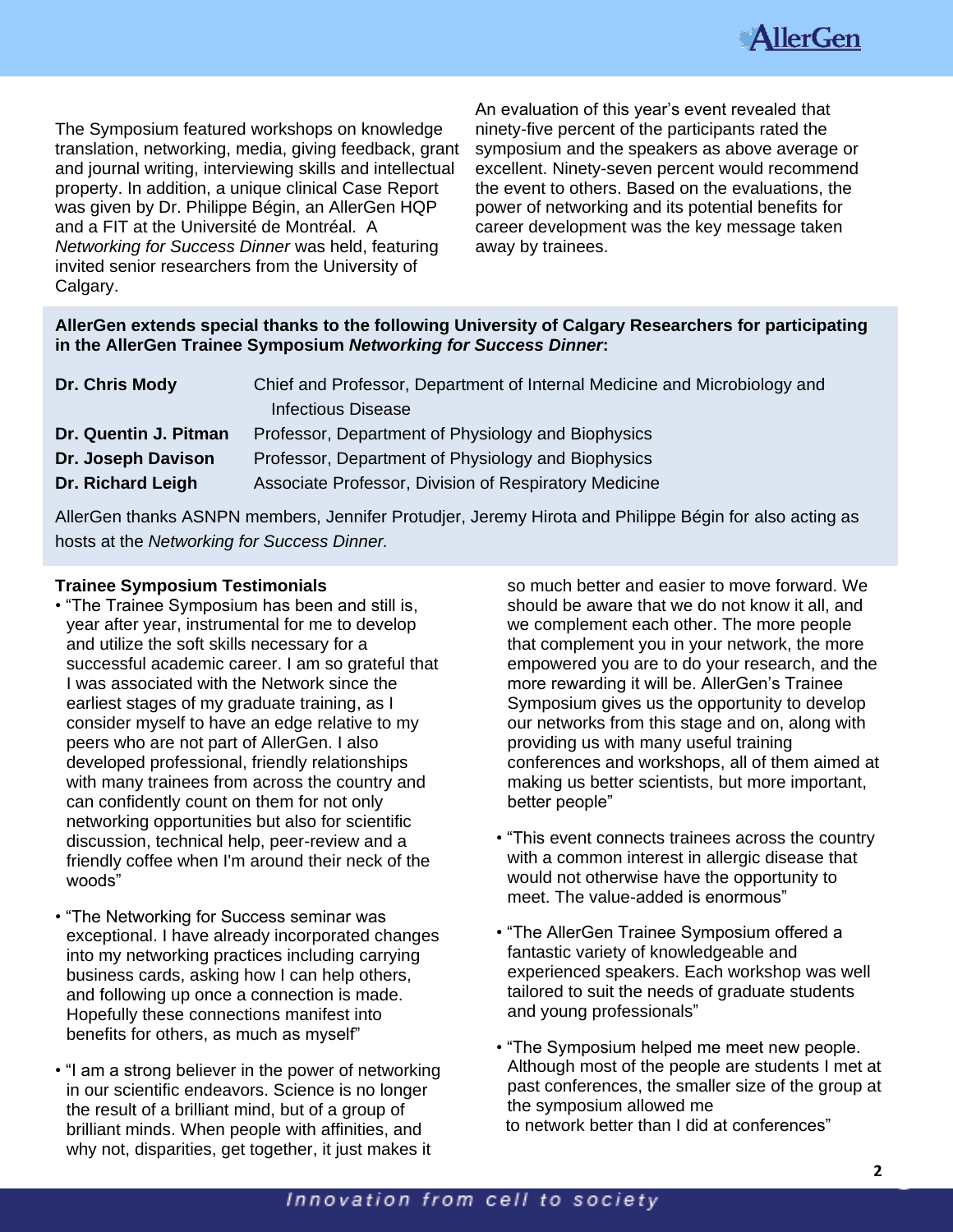

### **AllerGen Extends Special Thanks to Mitacs**

*Mitacs Step* program sponsored f the *Networking for Success* session, which was a symposium highlight. Shepa Learning Company facilitators, Judy Thompson and Gayle Hallgren-Rezac's provided AllerGen trainees with valuable life lessons on the importance of building professional relationships and career development. Their energetic and synchronized presentation style was refreshing and compelling. Ninety-two percent of survey respondents rated the session excellent or above average. Many trainees in attendance have reported incorporating the practical networking tips into their personal and professional lives.



*Mitacs Step* workshops are offered throughout the year and are open to graduate students and postdoctoral fellows in BC, Alberta, Saskatchewan, Ontario and Newfoundland.

Examples of workshop topics include Business Etiquette, Networking, Presentation Skills, Technical & Scientific Writing and Project Management. Qualified facilitators deliver interactive sessions and are experts in their fields. All workshops are free for participants. For more information visit the Mitacs website - [Click here.](http://www.mitacs.ca/step.)

**Positive Networking® Recommended Reads** 

Connections with Integrity - Understanding Alliances and Relationships [http://www.strategy](http://www.strategy-business.com/article/00104?gko=5e4cc)[business.com/article/00104?gko=5e4cc](http://www.strategy-business.com/article/00104?gko=5e4cc) 

Breaking Away: Networking like a Cyclist [http://letterstoayounglibrarian.blogspot.ca/2012/05/](http://letterstoayounglibrarian.blogspot.ca/2012/05/breaking-away-networking-like-cyclist.html) [breaking-away-networking-like-cyclist.html](http://letterstoayounglibrarian.blogspot.ca/2012/05/breaking-away-networking-like-cyclist.html)

*Source:* Gayle Hallgren-Rezac and Judy Thomson, Shepa Learning Company

## **AllerGen's Strategic Goal for the Development of HQP (2012-2019)**

*Create "value-added" opportunities for the training, education and professional development of HQP, students and new professionals that strengthen Canada's knowledge base, innovative capacity and work-force productivity.*



## Innovation from cell to society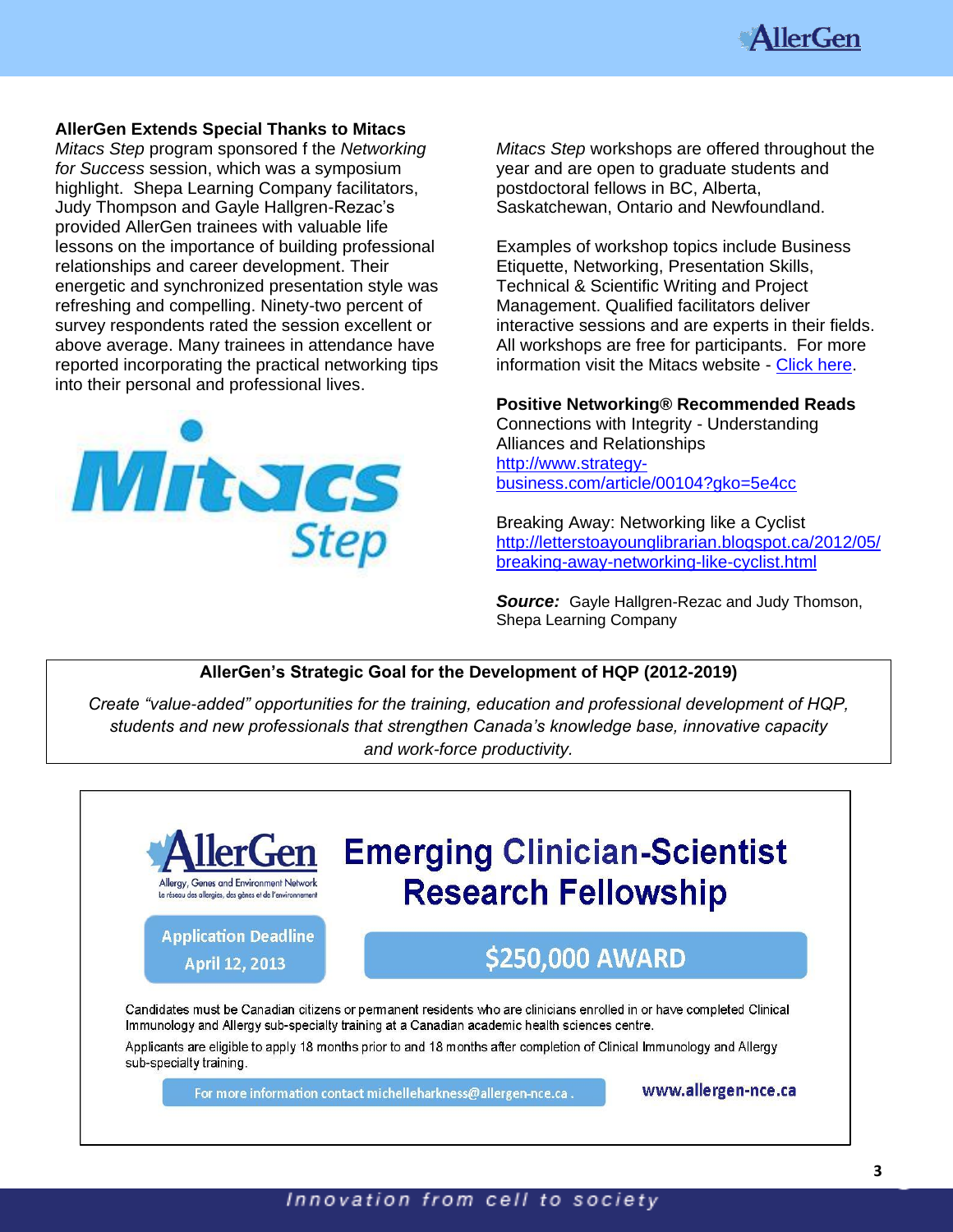

## **NEW Capacity Building Opportunity: International Trainee Research Visit Program**

Building on previously successful lab exchanges and relationships developed from the *International Partnership Initiative* (IPI) program, AllerGen is pleased to announce the launch of a new capacity building opportunity for Network HQP.

By signing Memorandum of Understanding (MOU) with the Karolinska Institutet (Sweden), The University of Newcastle (Australia), The Allergie - Centrum - Charité at Charité - Universitätsmedizin Berlin, the Munich Allergy Research Center (MARC) - Technische Universität München (TUM) and Helmholtz Zentrum München, the *International Trainee Research Visit Program* offers funding for AllerGen trainees to spend six weeks to six months outside of Canada working on research projects with international investigators and their established research teams. Research visits must provide opportunities for: networking, research collaboration, knowledge exchange, new skill development, and maximized learning opportunities, aligned with AllerGen's vision, mission and values.



**Join Us!** 

In turn, AllerGen encourages visiting research students from outside Canada to work with AllerGen Investigators on

AllerGen-funded research projects. A key principle of the *International Trainee Research Visit Program* is reciprocity. As a condition of funding, supervising investigators agree to use reasonable efforts to develop reciprocal trainee research visits. Where funding allows, research visits with host institutions other than the Karolinska Institutet, The University of Newcastle, Charité and MARC may be considered.

All MSc, MD, PhD and postdoctoral trainees working on AllerGen-funded research projects are eligible to apply. Consideration will also be given to ASNPN student members based on available funding, provided that the research undertaken is relevant to AllerGen's research priorities and scope.

Applications will be evaluated based on the potential benefits to AllerGen-supported research projects and platforms and capacity building benefits for the applicant. A monthly living allowance and travel-related expenses, including airfare and ground transfers are covered for AllerGen trainees.

For information contact Michelle Harkness at: [michelleharkness@allergen-nce.ca.](mailto:michelleharkness@allergen-nce.ca)

facebook

Innovation from cell to society

Linked in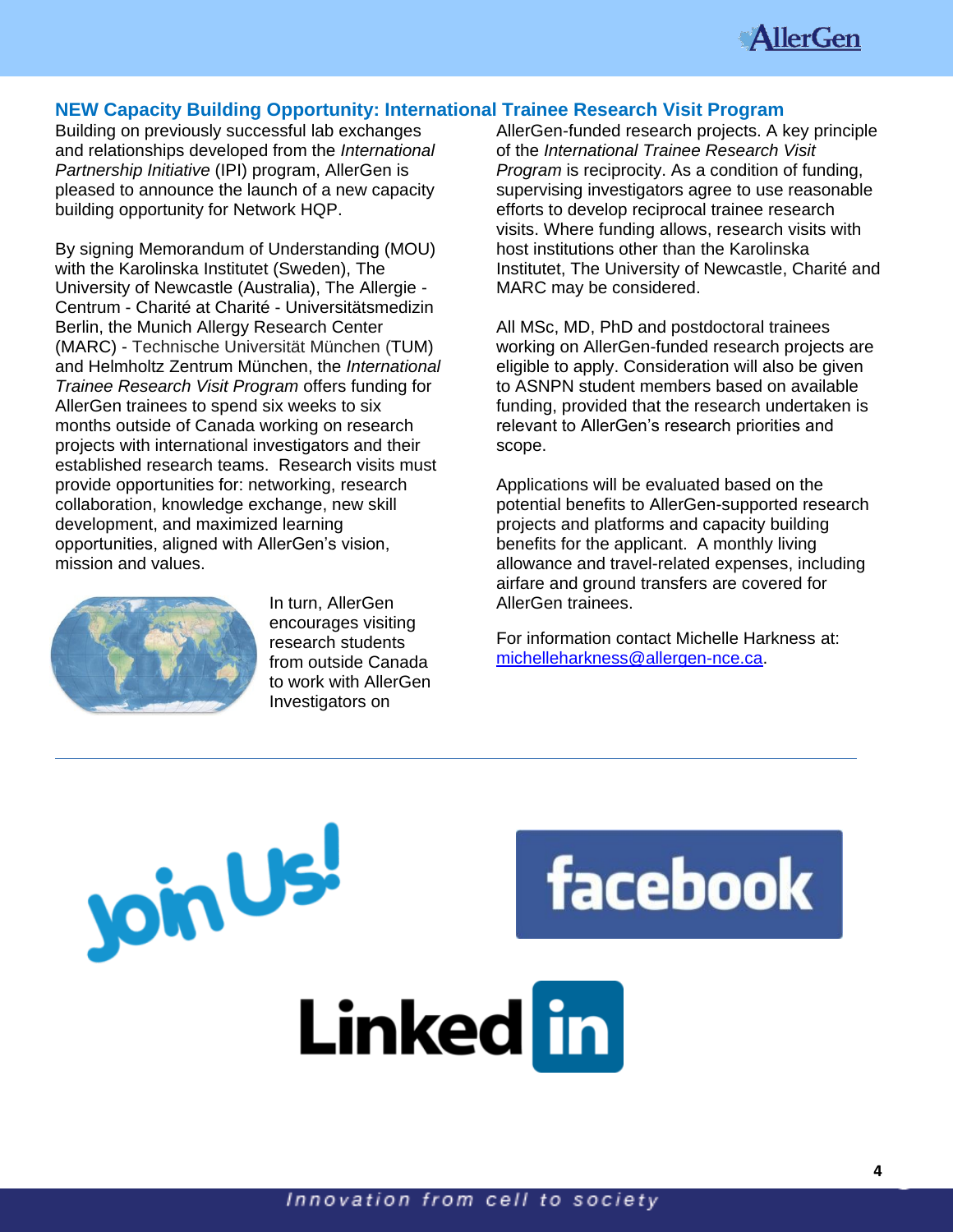

## **AllerGen Travel Awards**

Since April 2012, AllerGen has supported, with 1:1 matching support, the attendance of 25 trainees at 12 provincial, national and international events.

Travel Awards are available to ASNPN members to facilitate attendance and participation at non-AllerGen events that are aligned with AllerGen's mandate. These events must provide the opportunity for: networking, research collaboration, knowledge exchange, new skill development, and maximizing learning opportunities.

Awards support 50% of approved expenses, including registration fees, travel, accommodations and meals. Priority will be given to applications where costs are matched by a funding partner. Applications must be received and approved in advance of travel.

Email Michelle Harkness for further details and/or to obtain an application form at [michelleharkness@allergen-nce.ca](mailto:michelleharkness@allergen-nce.ca)

Or visit [www.allergen-nce.ca](http://www.allergen-nce.ca/)

## **Recent AllerGen ASNPN members at American Thoracic Society (ATS) Conference San Francisco, CA, May 18-23, 2012**



John Paul Oliveria McMaster University Masters Student Supervisor: Gail Gauvreau



Hessam Kashani with Dr. Andrew Halayko University of Manitoba Masters Student Supervisor: Andrew Halayko



**Students and New Professionals Network** Réseau des étudiants et des jeunes professionnels

## Innovation from cell to society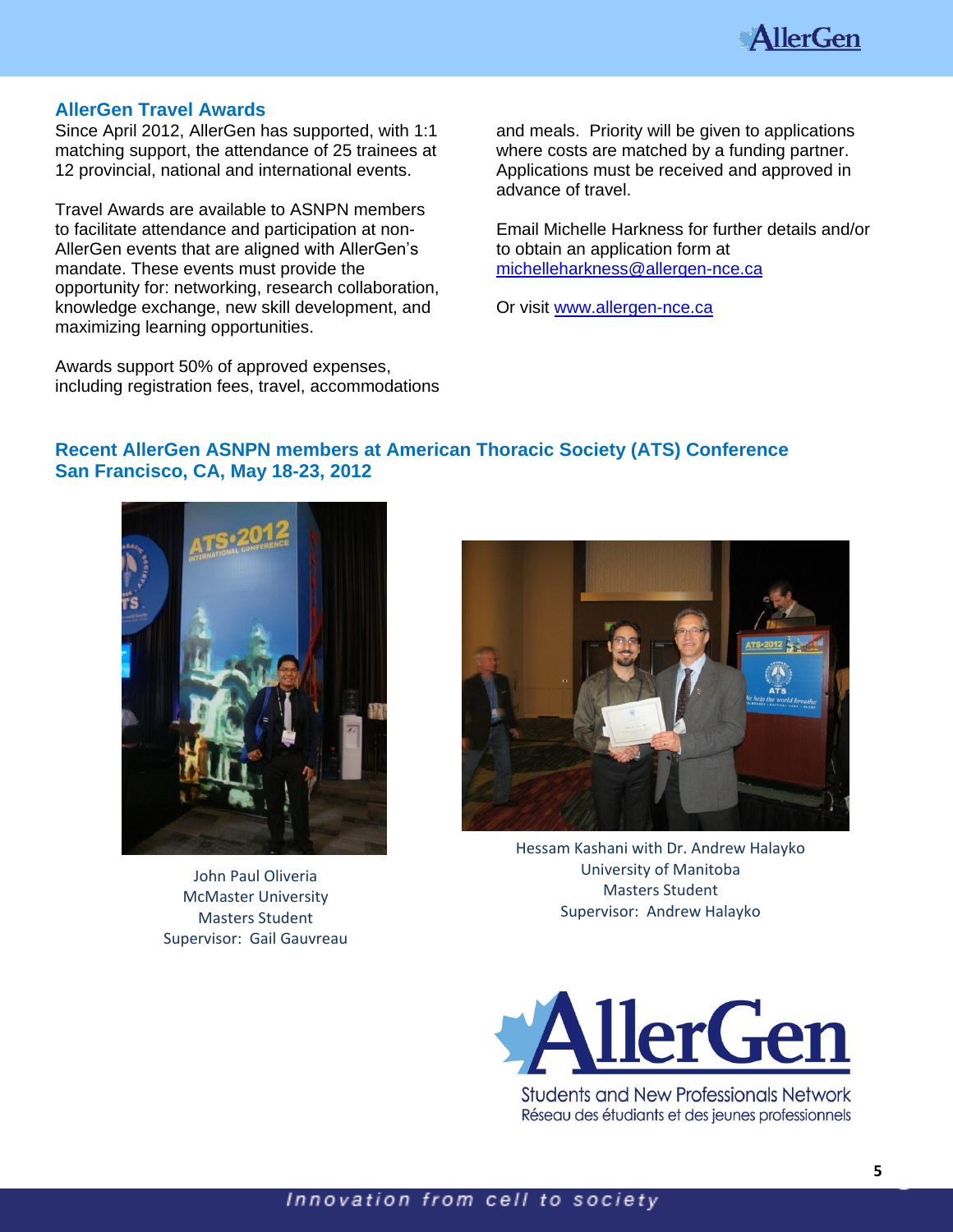

## **AllerGen is pleased to have provided the following HQP with Travel Awards to attend the XXI World Congress of Asthma**

**Katie Killorn, MSc (c)** *Supervisor: Dr. Diane Lougheed* Queen's University

**Erika Ladouceur** AML Oceanographic, BC ASNPN member

**Carlo de Olim Rugginenti, MSc (c)** *Supervisor: Dr. Catherine Lemière* Université of Montréal

**Roxanne Rousseau, BSc** *Supervisor: Dr. Mark Fitzgerald* University of British Columbia

**Mohsen Sadatsafavi, MD, PhD** *Supervisor: Dr. Mark Fitzgerald* University of British Columbia

**Francesco Sava, MD, MSc** *Supervisor: Dr. Chris Carlsten* University of British Columbia

**Elinor Simons, MD, PhD (c)** *Supervisor: Dr. Teresa To* Hospital for Sick Children

**Sheka Yagub Aloyouni, MSc (c)** 

*Supervisor: Dr. Tobias Kollmann* University of British Columbia

**Masatsugu Yamamoto, MD, PhD** *Supervisor: Dr. Chris Carlsten* University of British Columbia





## **Special Feature - XXI World Congress of Asthma**

Congratulations to Louis-Philippe Boulet, Université Laval, President of the World Congress of Asthma 2012, on the success of this year's event hosted in Quebec City from August 18 to 21, 2012. AllerGen was a sponsor and assisted in the organization of the conference.

Participating AllerGen Investigators included:

- Allan Becker, University of Manitoba
- Louis-Philippe Boulet, Université Laval
- Jamila Chakir, Université Laval
- Donald Cockcroft, University of **Saskatchewan**
- Mark Fitzgerald, University of British Columbia
- Michael Kobor, University of British Columbia
- Catherine Lemière, Hôpital du Sacré-Coeur de Montréal
- Diane Lougheed, Queen's University
- Parameswaran Nair, McMaster University
- Paul O'Byrne, McMaster University
- Peter Paré, University of British Columbia
- Malcolm Sears, McMaster University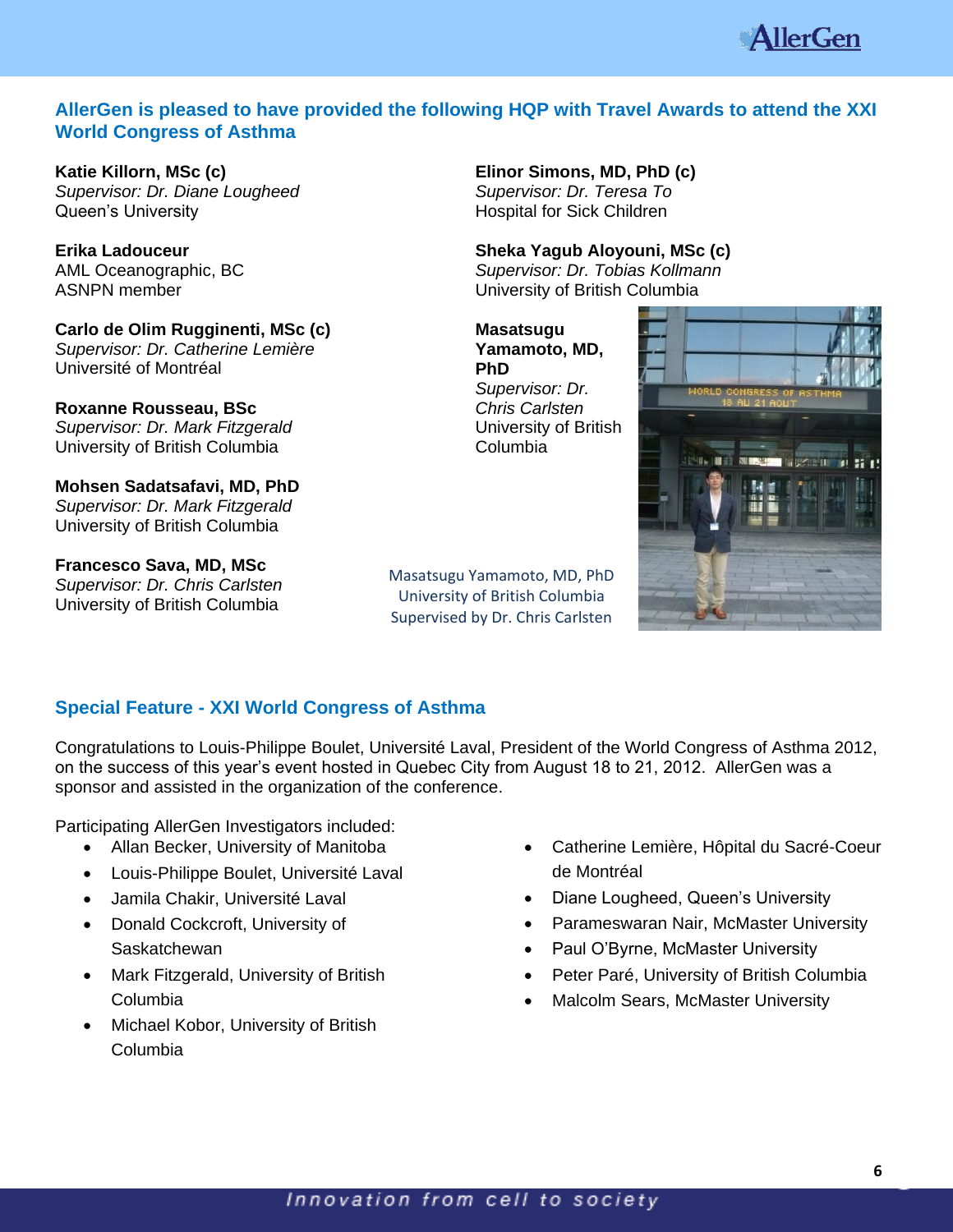

### **XXI World Congress of Asthma Report, Erika Ladouceur, ASNPN member**

In attending the XXI World Congress of Asthma in Quebec City, I gained both professional and academic experience and knowledge. The wide range of topics challenged both my current knowledge and my understanding of asthma around the world. I learned how different countries were faced with challenges perhaps not as apparent to us, though some were very similar. The cost of healthcare, medications (*i.e.,* EpiPens) and the prevalence of moulds, dust mites *etc.* were some of the differences, while lack of adherence to treatment plans was common to all countries. The statistics presented about patient adherence spurred some serious thought, as I was not aware that non-adherence was so prevalent across the board.

I learned that some countries, like the Ivory Coast, are faced with situations where asthma is not entirely recognized as a major health issue, and that accessibility to medications in several countries is unfavorable. I had never considered that there would be people who believe asthma is the result of a spell or a greater power. Although non-adherence in developed countries and belief that asthma is caused by a spell both relate to lack of awareness and education, I think that different approaches need to be considered for developing countries compared to countries where asthma is a recognized disease.

It also became apparent to me how some countries do not have enough specialists to properly treat and diagnose asthma. In a country where there is a lack of pulmonary specialists, it would then become the responsibility of the family doctor to diagnose and provide treatment, though many family doctors are not knowledgeable enough about the disease. Once again, awareness and education are critical in primary care.

There were many models for asthma treatment, as well as sites and tools of which I was unaware. These included the Canadian Respiratory Guidelines and the Réseau québécois de l'asthme et de la MPOC (RQAM). Attending the sessions in French on the very first day of the conference was a highlight for me, as I felt it improved my vocabulary and confidence discussing asthma and treatment in my second language. The

presentations by Catherine Lemière and Manon Labrecque were very interesting, as they were amongst the first to discuss patient selfmanagement of maintenance treatments and the level of adherence.

With non-adherence to treatment being such a large issue, knowledge translation is becoming more and more critical from patient to patient, health care to patient and patient to health care. Moving forward, it is evident that we will need to take a different approach if there is to be change in the process from diagnosis to treatment to maintenance (at the patient level).

Each session also increased my knowledge with respect to published papers in peer reviewed journals. Returning home with a list of papers and articles in the related areas of asthma management and adherence among patients, knowledge translation and effects of asthma on health care has provided me with more opportunity to continue educating myself. I feel more knowledgeable and prepared to partake in the research with Miriam Stewart and the *Sustainable Online Support* Project, as I have a better vision of the knowledge gaps these programs aim to fill.

The session titled; "Symposium of the American College of Allergy, Asthma and Immunology" was one of the most interesting, as they addressed both anaphylaxis and asthma. Michael Foggs' presentation on "Anaphylaxis & Asthma" provoked the most thought, as I realized that anaphylaxis is extremely under-diagnosed. In my opinion, raising awareness at the patient level, for those with a history of allergies and/or asthma can in fact help in diagnosing anaphylaxis as they will be more aware of what symptoms they should be communicating to their doctor. Educating the public to ensure a baseline knowledge and appreciation for both anaphylaxis and asthma would mean that more discussion would be occurring at the patient level. Michael Foggs' presentation was extremely informative and educational as I learned more about the patterns of anaphylaxis, exercise-induced anaphylaxis and food-dependent exercise-induced anaphylaxis, which I knew only little about.

*Continued on next page*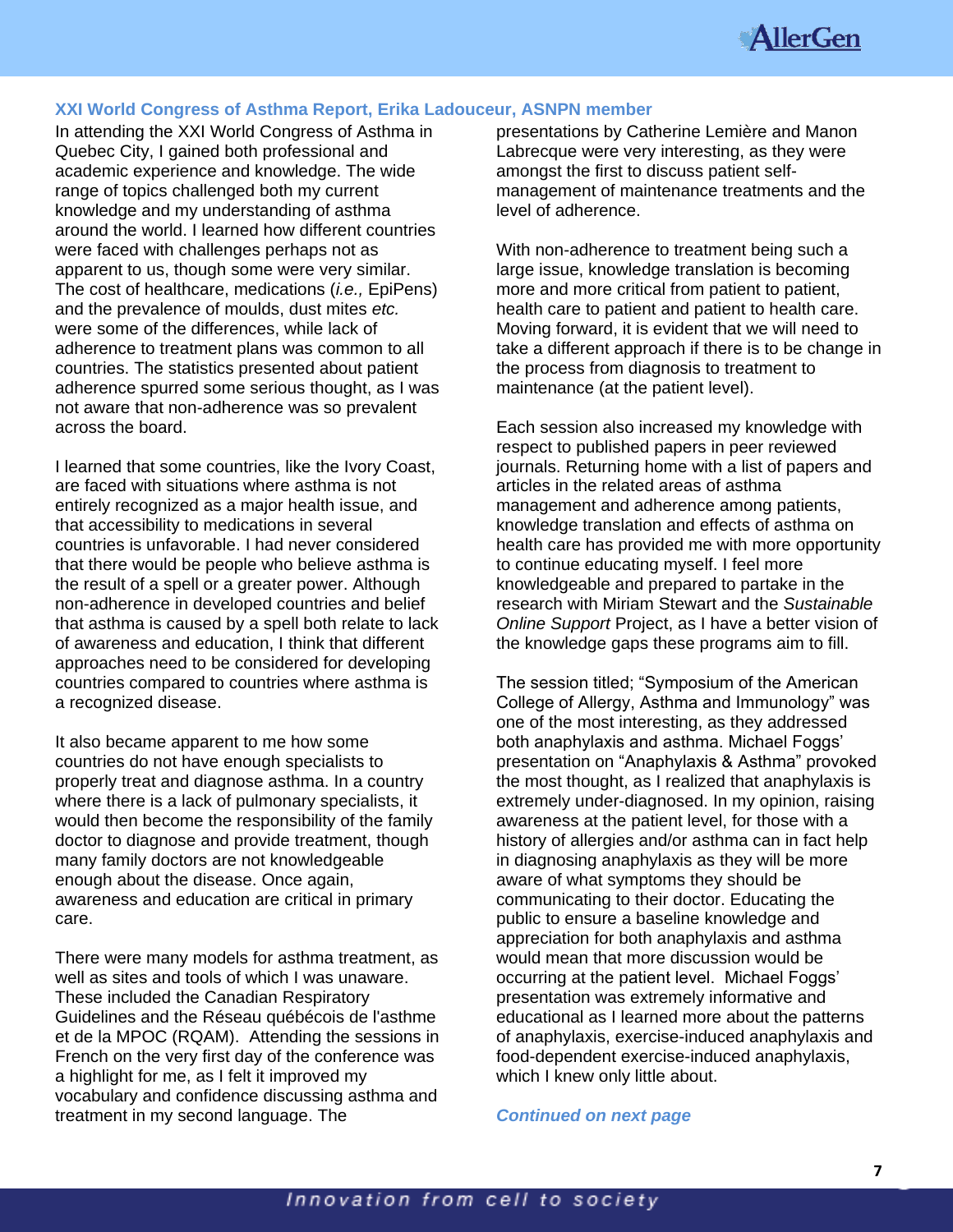

### *Continued from previous page …*

The session, where three different case studies were presented was by far the most engaging of all, as many specialists shared their thoughts on diagnosis and treatment of such cases if they were in their care. The discussion which came of the last case study was the most intriguing to follow, as it became apparent to me that not all specialists consider treating their patients' sinuses when they are having trouble with their asthma. From my personal experience, I know that if I am not treating my sinuses and eliminating inhaled allergen particles, I am much more likely to have an asthma exacerbation than not. My question remains to be "Why aren't more specialists treating the sinuses?"

I have gained a significant amount of experience through the social support interventions with Miriam Stewart, a community support group with parents, as well as a youth group of asthma and/or anaphylactic children. Each of these sessions proved to be extremely rewarding to all people involved as there has always been a feeling of inclusion and understanding by peers. My recommendation in addressing the non-adherence to treatment issue would be three tiered:

## **ICRH Top Publication Award for Young Investigators**

The Institute of Circulatory and Respiratory Health (ICRH) *Top Publication Award for Young Investigators* recognizes the excellence of research conducted in Canada. Graduate students (MA, MSc and PhD) and postdoctoral fellows who have recently published as a first author are eligible to apply for the \$500 Award.

The next application deadline is December 1, 2012.

More information visit **[http://www.cihr](http://www.cihr-irsc.gc.ca/e/43100.html)[irsc.gc.ca/e/43100.html](http://www.cihr-irsc.gc.ca/e/43100.html)**

- 1) Implement more programs to educate the general public, not only those diagnosed, as understanding and appreciation of the disease by peers will in fact increase a patients' (youth or adult) confidence and feelings of inclusion. Once a patient feels like they are being understood and listened to, they will be more likely to listen to their primary care physician and follow treatment as they will not feel like their asthma is a burden, and will want to get better control and partake in activities with others who may not have asthma.
- 2) Ensure that asthma clinics are mandatory for all newly diagnosed patients, as family doctors do not have time to spend with each patient addressing their individual needs. This will provide patients with a feeling that their concerns are being addressed on a case by case basis.
- 3) Create more online and in-person programs for both youth and adults alike to ensure that asthmatics feel like they are not alone.

## **CIHR announces revised Grants and Awards Guide February 6, 2012**

As of a result of the deregulation of stipends paid to trainees from grants, CIHR has reviewed its policy on trainees accepting other sources of income/funding.

As such, training award recipients may concurrently hold awards from other sources (*e.g.,* foreign, provincial, institutional sources) but cannot hold another federally-funded training award (*i.e.,* NSERC, SSHRC).

For more information visit **[http://www.cihr](http://www.cihr-irsc.gc.ca/e/22730.html)[irsc.gc.ca/e/22730.html](http://www.cihr-irsc.gc.ca/e/22730.html)**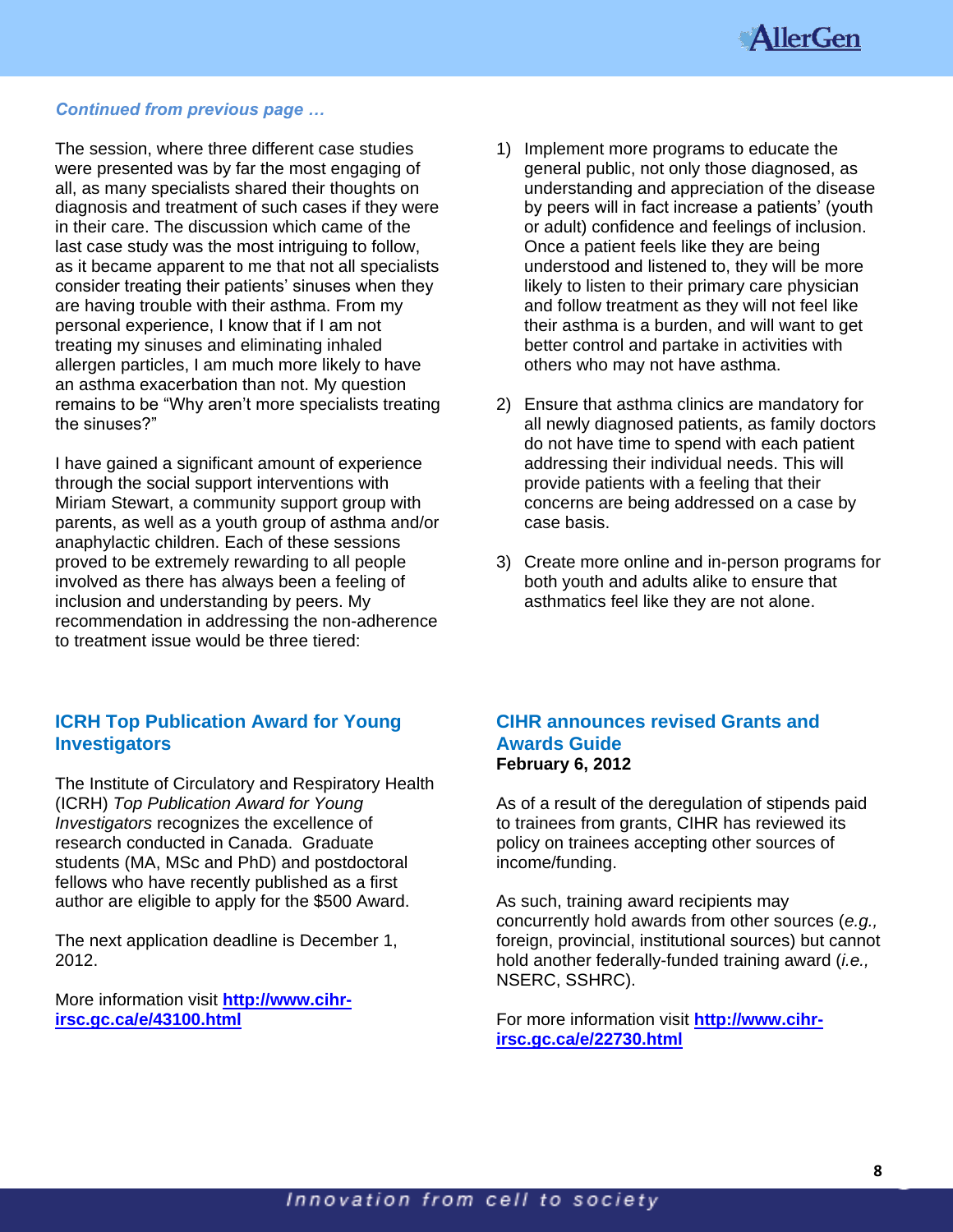

## **Former AllerGen Trainee René Déry returns to the University of Alberta**

Former AllerGen trainee, Dr. René Déry recently returned to the University of Alberta as Special Projects Coordinator at the Alberta Diabetes Institute. Dr. Déry was a member of the Pulmonary Research Group in the Department of Medicine, Faculty of Medicine and Dentistry at the University of Alberta for 15 years and worked in the laboratory of AllerGen-funded researcher, Dr. Dean Befus, from 2002-2009.

Following completion of his PhD in 2009, Dr. Déry spent three years at Paladin Bioscience, a division of Paladin Labs Inc., a Montreal-based Pharmaceutical company. As a Research Scientist at Paladin Biosciences, he worked on product development for several vaccines including malaria, hepatitis B, hepatitis C and HIV. In his new role at the Alberta Diabetes Institute, he will be responsible for coordinating research funding initiatives, promotion of the Institute's six core facilities and Clinical Research Unit, as well as other administrative duties.

When asked to share his thoughts on the impact AllerGen had on this career, Dr. Déry provided the following testimonial.

*"During my time working in the Pulmonary Research Group, I received excellent training in an environment with influential leadership which fosters teamwork and nurtures the development of strong scientific and professional capabilities. As* 

*an AllerGen trainee, I had the opportunity to work on a project examining the neuroendocrine regulation of allergic inflammation in the lungs. This work is still ongoing in Dr. Befus's laboratory and is showing great potential for innovative healthcare solutions in the future. I am grateful for the opportunity to be an AllerGen trainee in Dr. Befus's lab as it helped me develop not only strong analytical and critical thinking skills, but also lifelong friendships. I strongly believe that working in such a strong and well-rounded research environment is beneficial for any student wishing to pursue a career in health research, given the increasingly innovation-driven and team-oriented biomedical research climate in Canada. Scientists must now, more than ever, work in broader teams to tackle the complex health problems we face and AllerGen's support is invaluable in building strong research environments such as the Pulmonary Research Group that foster teamwork and* 

*innovative thinking. AllerGen funding for researchers such as Dr. Befus is to the benefit of all Canadians, as students who come out of these research environments are well trained and well prepared to tackle the tough health problems we face today and drive the future of healthcare innovation in Canada and abroad."* 



### **AllerGen Trainee and ASNPN Leadership Committee Member Receives Doctoral Research Award**

Congratulations to Elaine Fuertes, University of British Columbia, on being a recent recipient of the 2012 CIHR *Frederick Banting and Charles Best* 



*Canada Graduate Scholarship Doctoral Award*. Elaine is supervised by AllerGen Principal Investigator, Dr. Chris Carlsten. The award is valued at \$105,000 over three years. Elaine's research will focus on the association between traffic-related air pollution,

childhood allergic rhinitis and genetic variability.

Elaine is currently completing an internship at the Helmholtz Zentrum München - German Research Centre for Environmental Health in Germany under the guidance of Dr. Joachim Heinrich and is planning to complete a second internship at the Karolinska Institutet in Sweden with Professor Göran Pershagen. The reviewers of Elaine's application specifically highlighted the benefits and value of working as part of a large international collaboration.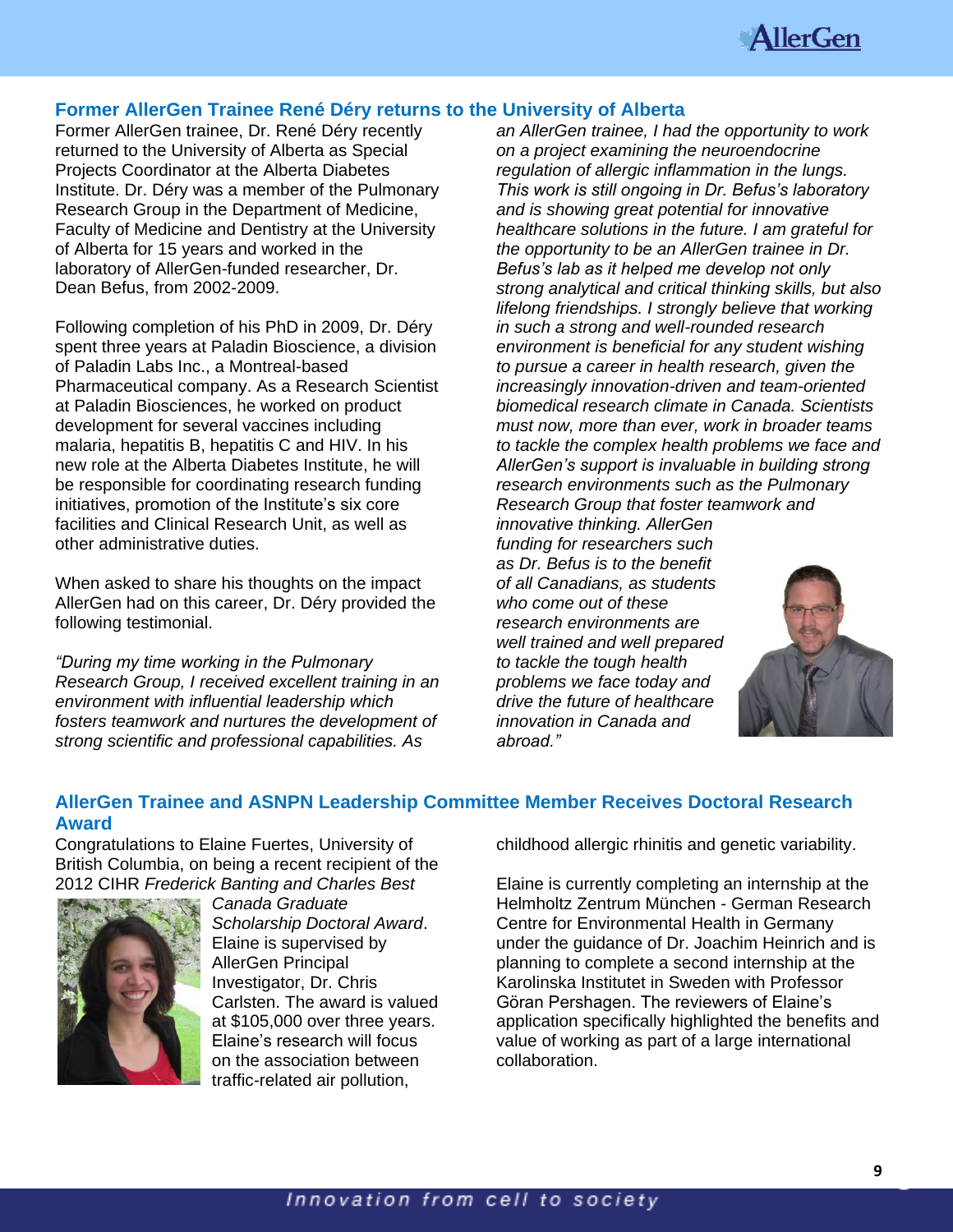

### **AllerGen Welcomes New ASNPN Members**

Trainees and new professionals working on AllerGen-funded research projects automatically become ASNPN members. Students and new professionals not directly involved in AllerGen research, but training or working in the field of allergy, asthma and/or anaphylaxis and related immune disease research may apply for membership**.**

The following trainees were recently approved for ASNPN membership:

**Yan Dong**, PhD (c), University of Calgary, Supervisor: Dr. Mark Giembycz **Vivek Grandhi**, MSc (c), University of Alberta, Supervisor: Dr. Harissios Vliagoftis **Magdalena Hudy**, PhD (c), University of Calgary, Supervisor: Dr. David Proud **Jyoti Balhara**, PhD (c), University of Manitoba, Supervisor: Dr. Soussi Gounni **Hessam Kashani,** MSc (c), University of Manitoba, Supervisor: Dr. Andrew Halayko **Erika Ladouceur,** AML Oceanographic, ASNPN member **Ling Ling Ma,** PhD, MD, McMaster University, 2nd Year FIT, Supervisor: Dr. Susan Waserman **Sem Moreno,** MSc (c), University of Manitoba, Supervisor: Dr. Zhikang Peng **Stephanie Nairn**, PhD (c), McGill University, Supervisors: Drs. Alberto Cambrosio and Jennifer Fishman **Sergei Nikitenko**, MSc (c), University of Calgary, Supervisor: Dr. Richard Leigh **Jonathan Pelikan**, MSc (c), University of Calgary, Supervisor: Dr. David Proud **Theresa Pun**, MD, University of Manitoba, 2nd Year FIT, Supervisor: Dr. Richard Warrington **Qingdong Guan,** PhD (c), University of Manitoba, Supervisor: Dr. Zhikang Peng **Shannon Russell**, PhD (c), University of British Columbia, Supervisor: Dr. Brett Finlay **Yokananth Sekar,** PDF, University of Alberta, Supervisor: Dr. Dean Befus **Sami Shariff**, MSc (c), University of Calgary, Supervisor: Dr. Richard Leigh **Stephanie Warner**, PhD (c), University of British Columbia, Supervisor: Dr. Darryl Knight

### **ASNPN Leadership Committee Members**

| Lianne Soller, PhD (c)      | <b>President; McGill University</b>                            |
|-----------------------------|----------------------------------------------------------------|
| Pia Reece, PhD (c)          | Vice-President; McMaster University                            |
| Elaine Fuertes, PhD (c)     | Secretary/Treasurer; University of British Columbia            |
| Luisa Giles, PhD (c)        | Events/Communications Director; University of British Columbia |
| Jeremy Hirota, PhD          | Regional Director, West (BC); University of British Columbia   |
| <b>Meghan Azad, PhD</b>     | Regional Director, Central (AB/SK/MB); University of Alberta   |
| Claudia Hui, PhD (c)        | Regional Director, Ontario; McMaster University                |
| Yuka Asai, MD, MSc, PhD (c) | Regional Director, Quebec/Atlantic; McGill University          |

## **Upcoming Events**

**[Canadian Society of Allergy and Clinical Immunology \(CSACI\) Annual Scientific Meeting](http://www.csaci.ca/) October 11-14, 2012 - Calgary, AB** 

**[29th Symposium of the Collegium Internationale Allergologicum](http://www.ciaweb.org/future-symposia/2012) October 14-19, 2012 - Jeju Island, Republic of Korea**

**[Food Allergy and Anaphylaxis Meeting \(FAAM\)](http://eaaci.net/activities/eaaci-focused-meetings/1971-faam-2013-food-allergy-and-anaphylaxis-meeting.html) February 7-9, 2013 - Nice, France**

**[The American Academy of Allergy, Asthma & Immunology \(AAAAI\)](http://annualmeeting.aaaai.org/) Annual Meeting February 22-26, 2012 - San Antonio, Texas**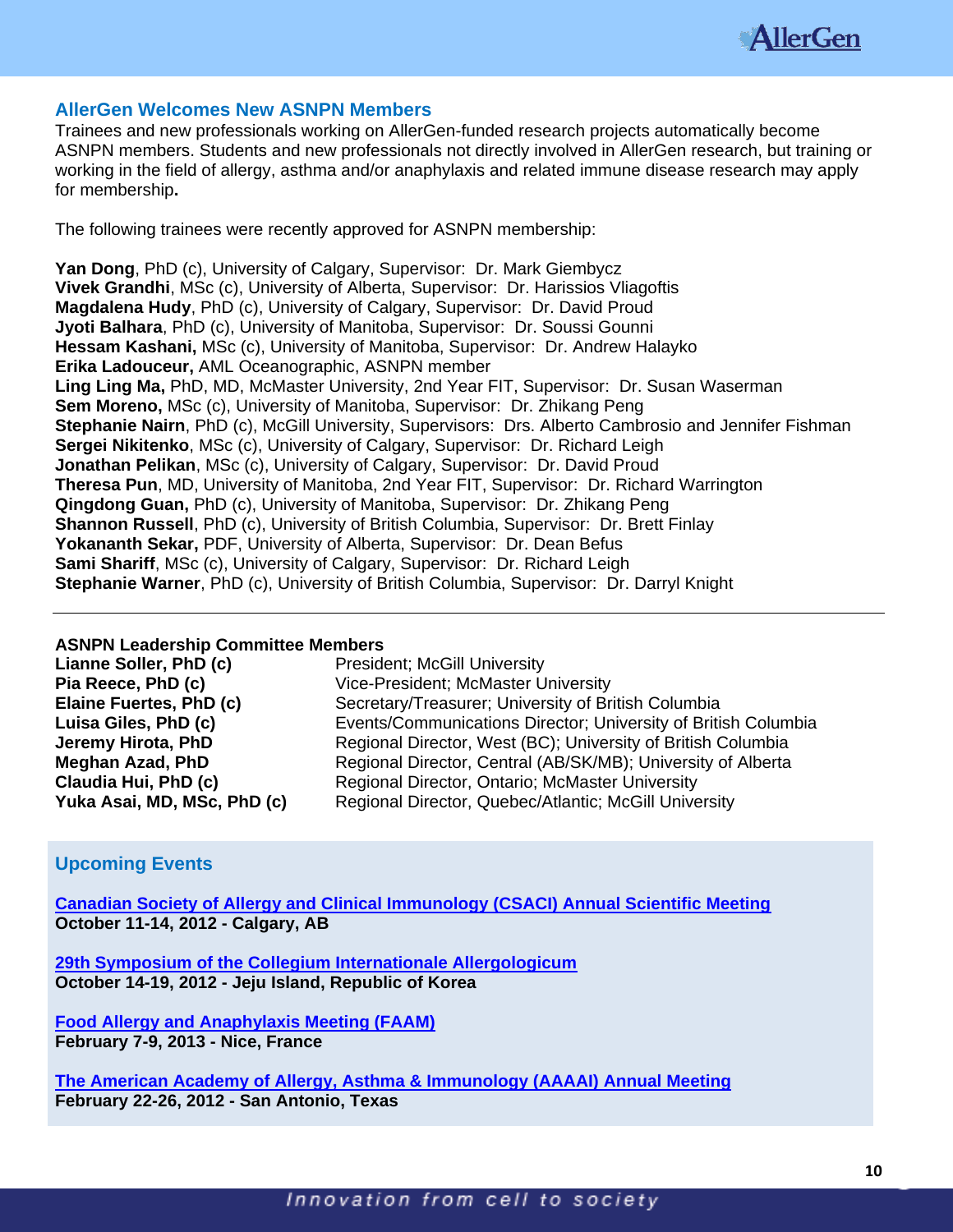

### **Recent Publications Featuring AllerGen HQP** *(AllerGen HQPs are in bold)*

Lemière C, Tremblay C, **Ribeiro M,** Forget A, Blais L, To T, Nobile V, Tarlo SM Comparison study on time (delay) from onset of symptoms and work-related asthma diagnosis between Ontario and Quebec, May 2011, *American Journal of Respiratory and Critical Care Medicine*, 183, A 16798

**Harrington DW,** Elliott SJ, Clarke AE*,* **Ben-Shoshan M,** Godefroy S *Exploring the determinants of the perceived risk of food allergies in Canada, August 2011, Human and Ecological Risk Assessment*, Accepted

Debley J, **Stanojevic** S, Filbrum AG, Subbarao P *Brochodilator Responsiveness in Wheezy Infants and Toddlers is not associated with Asthma Risk Factors,*  October 2011, *Pediatric Pulmonology*, 47 (5), 421-428

## Mathison R, Davison J, **St. Laurent C,** Befus AD

*Autonomic regulation of anti-inflammatory activities from salivary glands,* 2012, *Chemical Immunology and Allergy*, 98, 177-196

## **Murdoch B, Hyde-Lay R, Caulfield T**

*Examination of the Public Justifications for the Expansion of Canadian Naturopaths' Scope of Practice, 2012, University of Alberta's Health Law Institutes' Health Law Journal*, 19 215-236

## **Kam SHY, Singh A, He J-Q, Ruan J,** Gauvreau GM, O'Byrne PM, FitzGerald JM, Tebbutt SJ

*Peripheral blood gene expression changes during allergen inhalation challenge in atopic asthmatic individuals,* January 2012, *Journal of Asthma*, 1-8, PMID: 22316092

**Allakhverdi Z,** Delespesse G

*Hematopoietic progenitor cells are innate Th2 cytokine-reproducing cells,* January 2012, *Allergy*, 67

## Caulfield T, **Rachul C**

*Food Allergy Policy and the Popular Press Perspectives From Canadian Newspapers,* February 2012, *Journal of Asthma and Allergy Educators*, 2 (6), 282 – 287

## **Reece P, Baatjes A,** Cyr M**, Sehmi R,** Denburg JA

*Mechanisms of TLR-mediated cord blood CD34+ progenitor cell eosinophil differentiation: signaling and autocrine pathways,* February 2012, *Journal of Allergy and Clinical Immunology*, 129, AB118

## **Russell SL, Gold MJ**, Hartmann M, Willing BP, Thorson L, Wlodarska M, Gill N, **Blanchet M-R,** Mohn WW, McNagny KM

*Early life antibiotic-driven changes in microbiota enhance susceptibility to allergic asthma,* Mar 2012, *European Molecular Biology Organization Reports*, 13, 440-447

# **Soller L, Ben-Shoshan M, Harrington DW, Fragapane J,** Joseph L, St. Pierre Y, Godefroy S, La Vieille S,

Elliott SJ, Clarke AE *Overall prevalence of self-reported food allergy in Canada,* March 2012, *Journal of Allergy and Clinical Immunology*, AB234

## **Tunis M**, Dawicki W, Haidl I, **Carson K,** Marshall JS

*Mast cells and IgE activation do not alter the development of oral tolerance in a mouse model, May 2012, Journal of Allergy and Clinical Immunology*